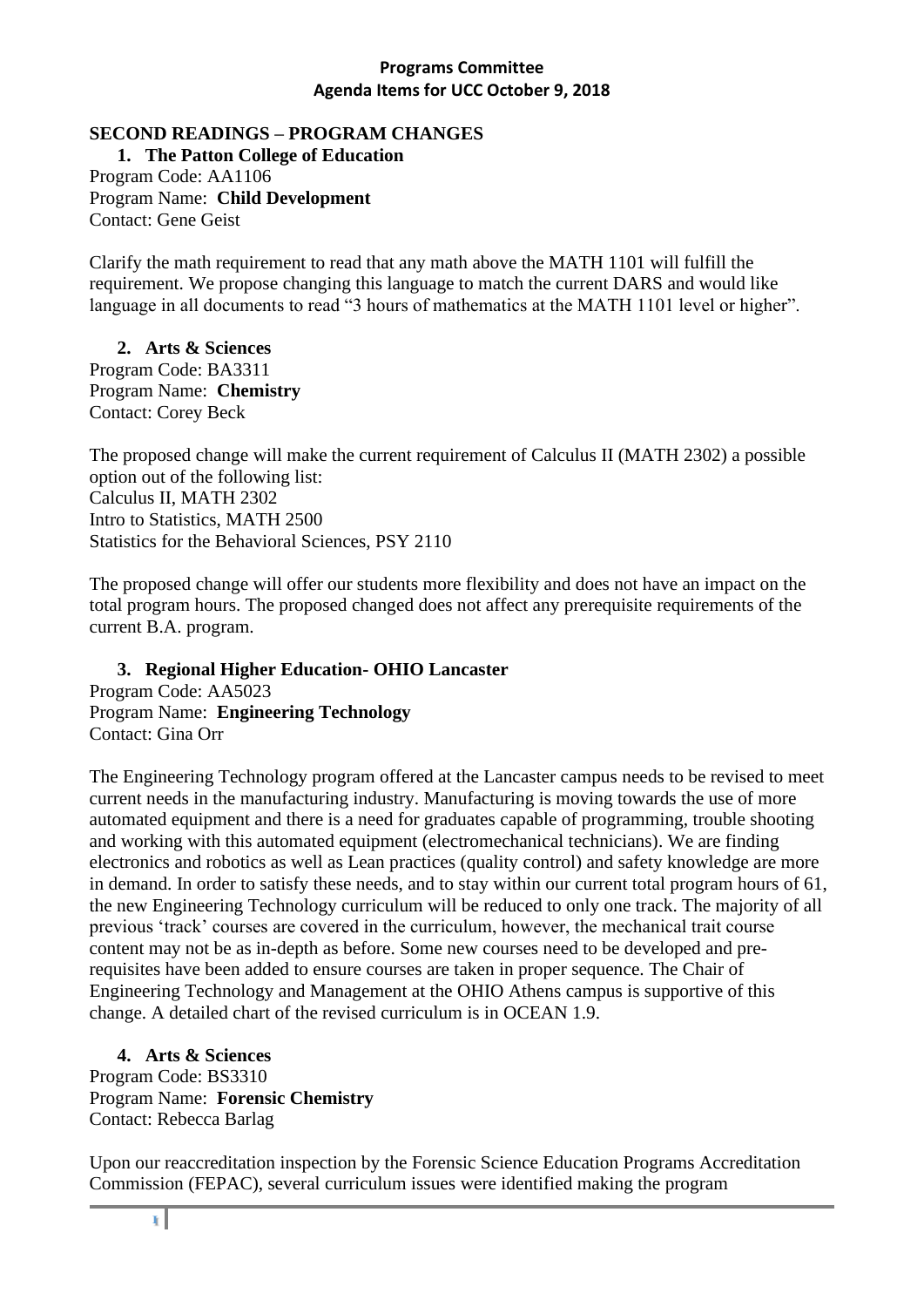noncompliant with FEPAC standards. The changes proposed are to address these issues. Changes are as follows:

- Remove Tox/Trace and DNA Analyst tracks from the curriculum. Rationale: For our current Tox/Trace track, FEPAC did not approve BIOS 2060 as it was not 3000 level or above and ANTH 4470 is taught too infrequently. FEPAC also did not agree with the names of the tracks and felt they were misleading.
- Make UC 1900 a required course (there will be two sections of UC 1900 with the "Forensic" Chemistry LC" designation. Rationale: FEPAC requires a freshman "seminar" course. Impact on total program hours: This will add 1 credit hour to the major.
- Make LET 4950 a required course. Rationale: FEPAC requires a Forensic Science Capstone experience for graduating seniors. Impact on total program hours: This will add 3 credit hours to the major.
- Make CHEM 4880, BIOS 3100, and BIOS 3105 required courses Rationale: This will bring the total credit hours in the students' area of specialization to 21 in compliance with the minimum of 19 required by FEPAC. Impact on total program hours: This will only add 3 credit hours to the major, as BIOS 3100 and 3105 were already required for one of the tracks.

As all of these courses are already offered, there are no changes to the requirements for resources or faculty and no other department is affected.

# **SECOND READINGS – NEW PROGRAMS**

#### **1. Center for International Studies** Program Code: MAXX10 Program Name: **War and Peace Studies** Contact: Nukhet Sandal

The Center for International Studies proposes the development of an innovative new interdisciplinary 30-credit (one-year) MA degree in War and Peace Studies (WPS). The degree will focus on international security and peace issues including dynamics of cooperation and conflict, war, terrorism, peacebuilding and peacekeeping among others. WPS has an undergraduate program, which is the largest major at the Center for International Studies. The proposed MA degree will be open to students from any background, and the graduates will find employment at the state and federal level, in addition to non-governmental organizations, businesses and military.

There is no need for additional facilities and staff to launch and sustain this program. Since the Center for International Studies already has five graduate programs, there is a solid infrastructure in place for the MA in War and Peace Studies. There will be a War and Peace Studies Director, who will oversee the undergraduate and graduate program (similar to the Latin American Studies, Asian Studies, and African Studies directors).

Students have to take INST 6500 Research in War and Peace Studies (4 credit hours);

one area studies elective (4 credit hours);

one methodology elective (4 credit hours);

four elective courses from among the designated electives; and

two 1-credit professional development courses (INST 5700 and INST 5701 – both currently under review on OCEAN).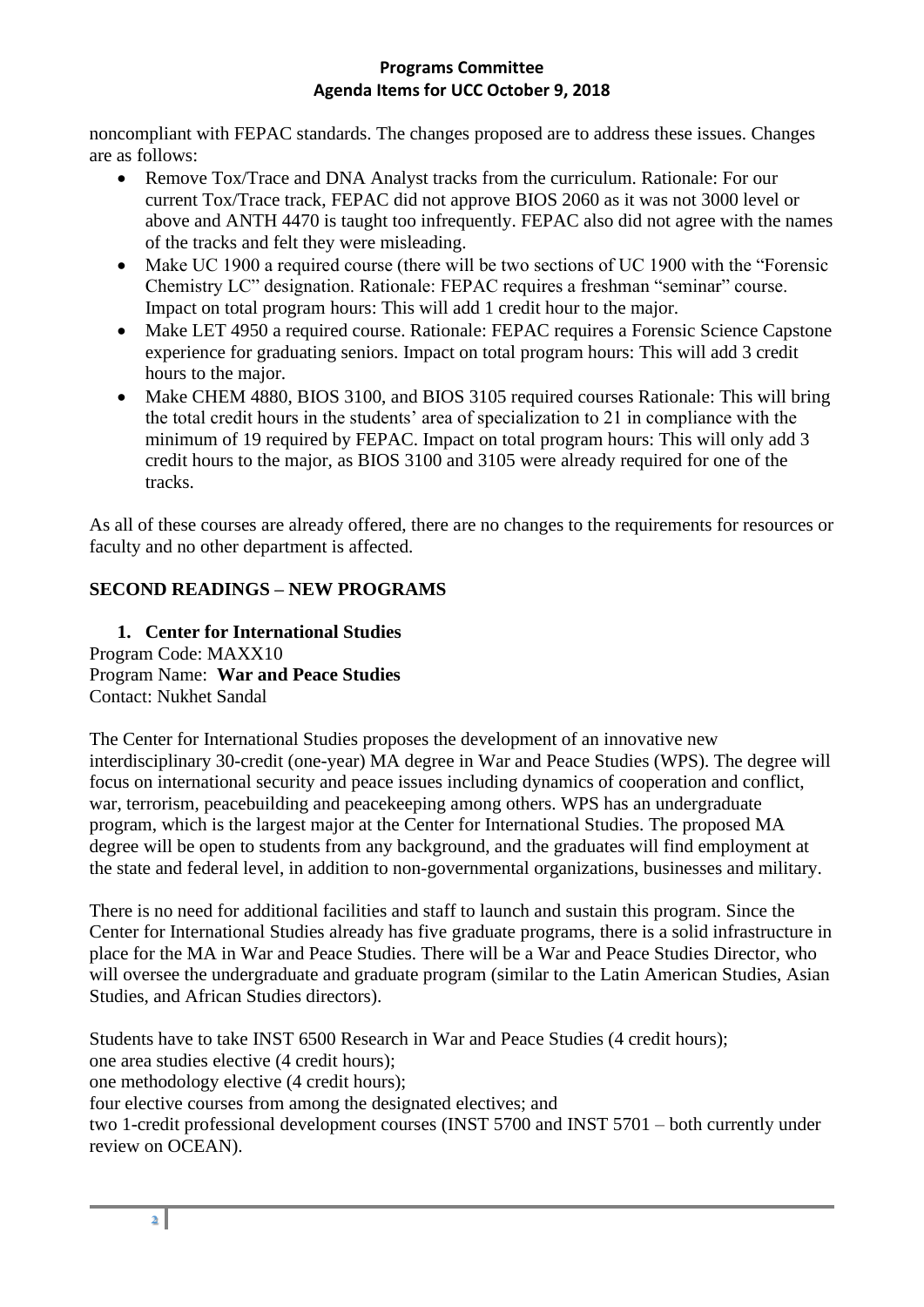Through the elective War and Peace focused courses, the students will be expected to identify diverse policy challenges and gaps in the academic literature related to War and Peace Studies, and propose solutions, and they will conduct a sophisticated literature review and original research paper (either as part of a class, or bridging insights from multiple courses under the guidance of the faculty advisor) to be submitted as part of the culminating experience. The culminating experience will be an exit exam that will be prepared and evaluated by the director of the War and Peace Studies program, and two faculty members whom the student has taken courses from and who agree to be on the exam committee. As part of the culminating experience, the student also needs to provide a significant research paper written during their time as an MA student in War and Peace Studies. The significant paper will be evaluated and approved by the Director of War and Peace Studies and the other members of the exam committee

## **FIRST READING- PROGRAM CHANGES**

**1. College of Arts & Sciences** 

Program Code: ORXX15

Program Name: **Urban Planning & Sustainability**

Contact: Edna Wangui

The Urban Planning and Sustainability minor will provide students with a basic understanding of urban environments and how communities can support the three main components of sustainability: environmental quality, economic development, and social equity. This minor is 18 hours.

Foundations: GEOG 2500 Planning and the City

THREE of the following core courses (9 credits) GEOG 3260 Urban Geography GEOG 3500 Land Use Planning GEOG 4560 The City and the Environment GEOG 4520 Environmental and Sustainability Planning

TWO electives (6-8 hours) Courses used to complete your core course requirements cannot also be used as an elective.

We would like students to be able to share a maximum of 2 courses, or 7 credits, between Geography minors (including ORXX15, ORXX16, OR4231, and OR4233).

**2. College of Arts & Sciences**  Program Code: ORXX16 Program Name: **Globalization & Development** Contact: Edna Wangui

The globalization and development minor provide students with an understanding of contemporary global issues and a framework for key issues in national and international development especially as it relates to developing countries. The minor emphasizes an integrated approach to studying the relationship of global change to individual and community well-being. This minor is 18 hours.

Foundation Courses: Take one of the following: (3 credits) GEOG 1200 Intro to Human Geography GEOG 1310 Globalization and the Developing World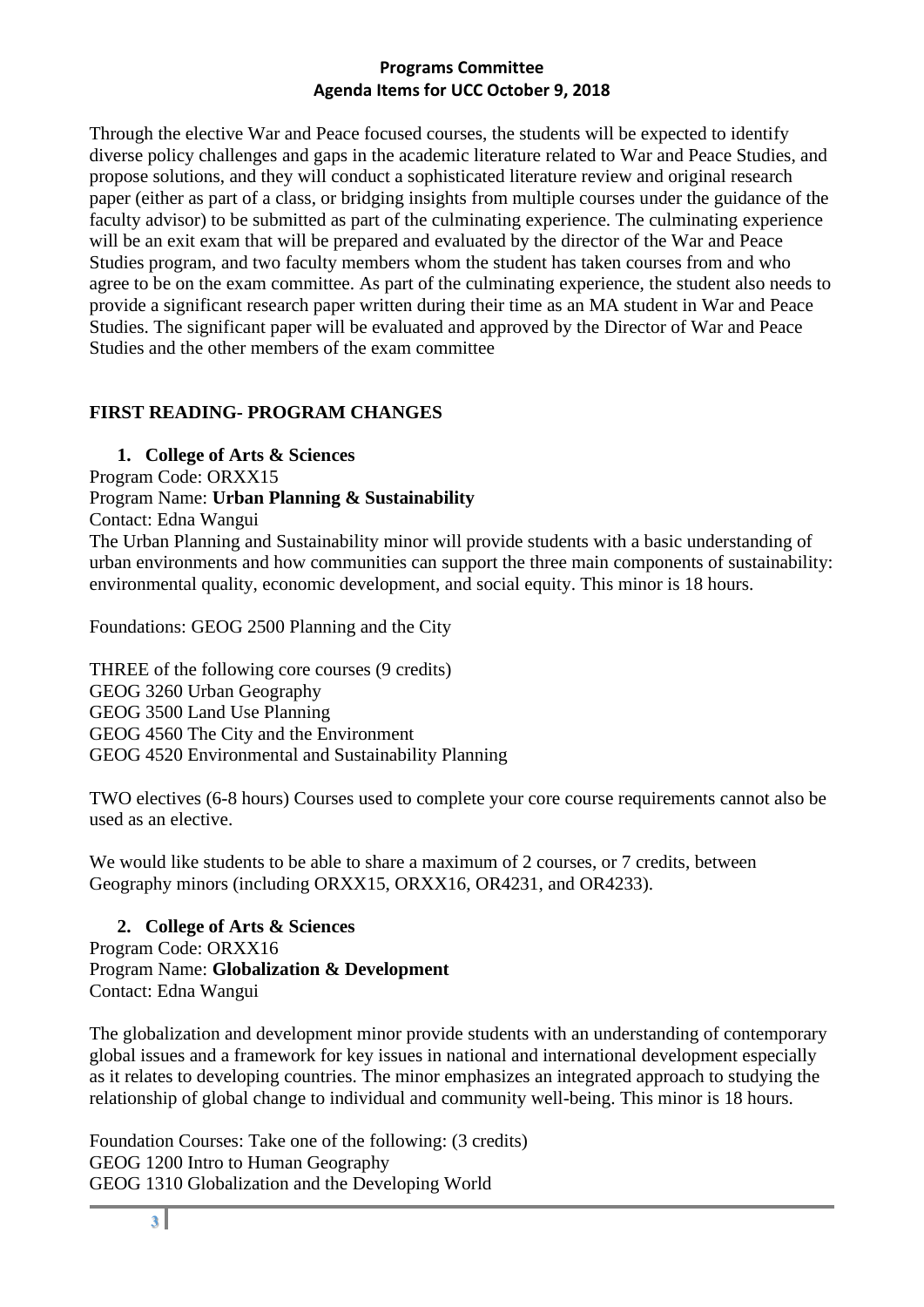GEOG 2400 Environmental Geography

Regional Geography: Take one of the following: (3 credits) GEOG 3310 Geography of Africa GEOG 3330 Appalachia: Land and People GEOG 3350 Geography of Latin America GEOG 3380 Geography of Asia

Core Requirement: Take one of the following: (3 credits) GEOG 3290 World Economic Geography GEOG 3400 Geographies of Development

Electives: Take 3 from a list of electives (see OCEAN 1.9 for complete list)- Courses used to complete regional or core requirements cannot be used as an elective.

We would like students to be able to share a maximum of 2 courses, or 7 credits, between Geography minors (including ORXX15, ORXX16, OR4231, and OR4233).

**3. College of Arts & Sciences**  Program Code: MS4103 Program Name: **Experimental Psychology** Contact: Bruce Carlson

The Department of Psychology intends once again to admit students to its terminal master's degree program, rather than only admit students to the master's degree program as a step to completion of the doctoral degree. The Department of Psychology requests permission to change the name of the master's degree to Psychological Science and to add a requirement that students complete 6 credit hours in substantive or content courses in Psychology.

The proposed changes (see below) have no impact on any other department in the university, no impact on total program hours, and minimal impact on department resources, including faculty, although it may generate a modest amount of revenue for the department and college.

#### **4. College of Business** Program Code: MY6163

Program Name: **Master of Accountancy** Contact: David Stott

This change essentially streamlines the process for admittance into our program. The differing undergraduate backgrounds of the potential applicants to this program creates different potential entry points into the program and causes confusion in the admittance process to these prospective students as well as additional administration issues that can be eliminated by making this change.

The underlying number of hours required to earn the degree will not be affected by this change. Essentially, a student with an undergraduate degree in Accounting will still be required to take the same 30 hours of graduate Accounting and Business Analytics coursework and a student with an undergraduate degree in Business will still need to take those same 30 hours plus the 12 additional graduate hours that satisfy the equivalency to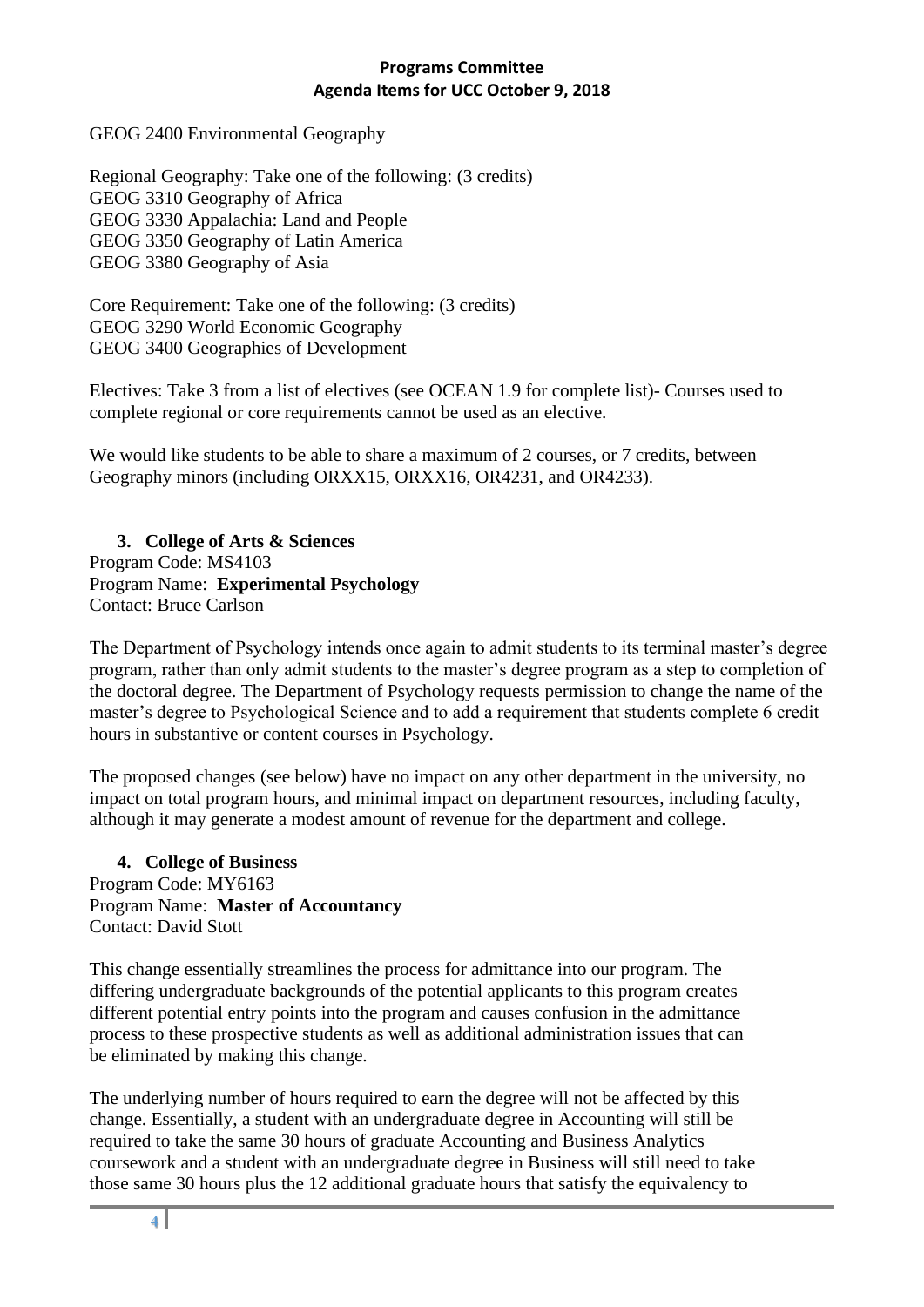an undergraduate degree in Accounting, this change simply allows for one entry point into the program (proposed to be 42 hours) and then the waiver of up to 12 of those hours depending on the undergraduate background of the applicant.

# **5. College of Communication**

Program Code: BC5363 Program Name: **Communication Studies**  Program Contact: Jerry Miller

We are making the proposed changes to both of our B.S.C. programs, Athens and Regional Campus. The proposed change is simply removing the 1- hour COMS 1020 Introduction to Communication Studies Course as it has become irrelevant since most of our COMS students are taking or have taken UC 1900.

# **6. College of Communication**

Program Code: BC5364 Program Name: **Communication Studies Regional Campuses** Program Contact: Jerry Miller

We are making the proposed changes to both of our B.S.C. programs, Athens and Regional Campus. The proposed change is simply removing the 1- hour COMS 1020 Introduction to Communication Studies Course as it has become irrelevant since most of our COMS students are taking or have taken UC 1900.

**7. College of Health Sciences & Professions** Program Code: MS8174 Program Name: **Athletic Training** Program Contact: Sally Marinellie

We are requesting revisions to the new professional Master's of Science in Athletic Training. After meeting with various stakeholders for our program including medical centers, future employers, and the program medical director, we identified some minor changes for the program that will make the program stronger. These changes will benefit the student's clinical preparation and didactic experiences while maintaining a proper credit load. The changes include: PT 7400 Evidence-Based Practice in PT instead of AT 5030 Evidence-Based Practice in AT. Repeating AT 5910 Clinical Immersion in the spring semester

Dropping the interprofessional education (IPE) elective and the general elective from spring semester year two of the program.

*Current hours = 59*  AT 5030 replaced with PT 7400 (+1 credit hour) AT 5910 will repeat (+ 6 credit hours) Remove IPE elective (-2 credit hours) Remove elective in spring of year 2 (-3 credit hours)

*Net increase = 2 credit hours (61)*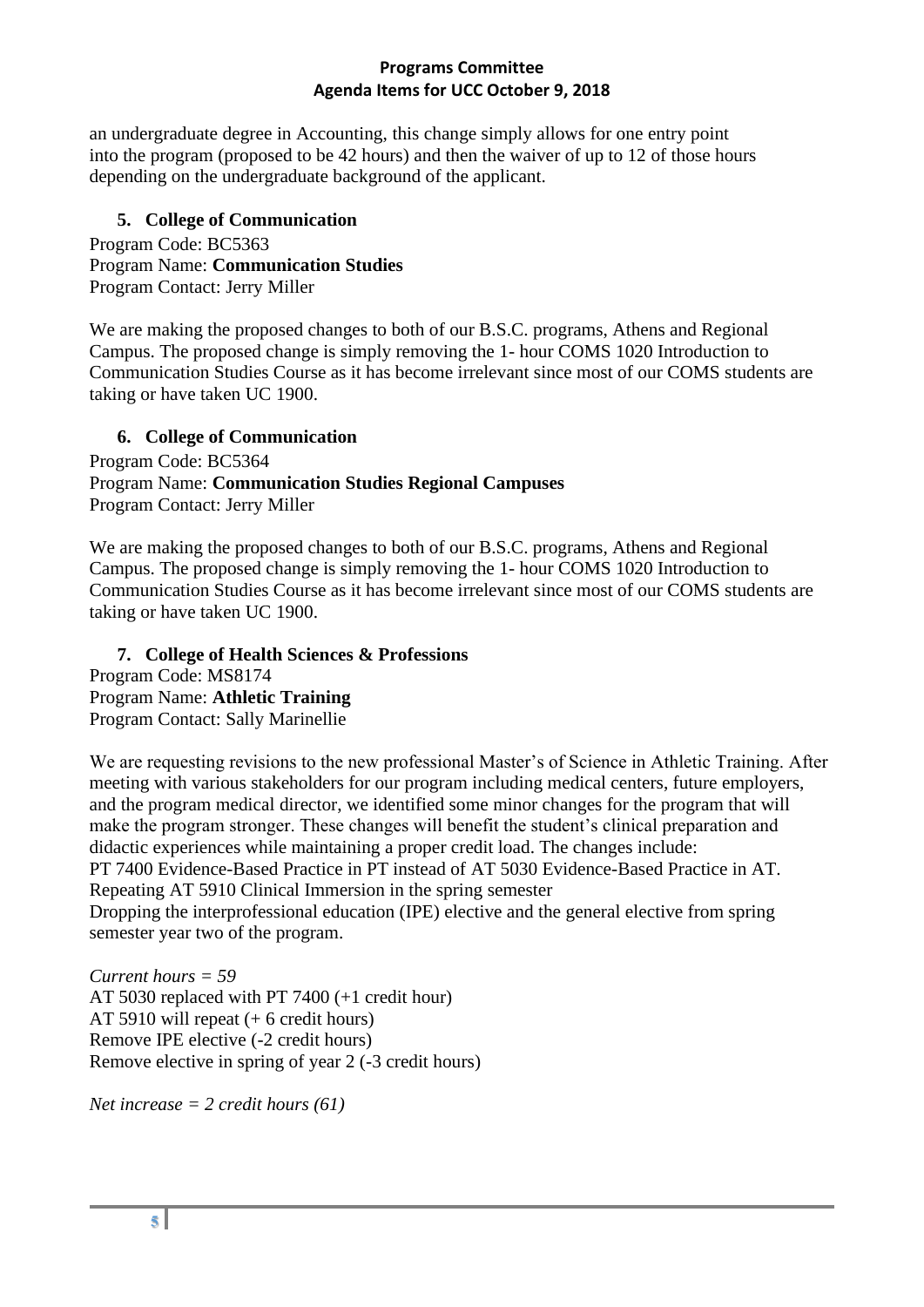**8. College of Health Sciences & Professions**  Program Code: MA5326 Program Name: **Speech-Language Pathology** Program Contact: Joann Benigno

The faculty members in Communication Sciences and Disorders (CSD) are proposing to increase the minimum credit hours associated with our Speech-Language Pathology Externship course, CSD 6910. The proposed change in this course will increase the minimum number of credit hours to earn the degree from 67 to 69, a total of 2 credit hours if taken one semester, or an increase from 67 to 71, a total of 4 credit hours if taken two semesters. There will be no anticipated impact on resource requirements, faculty, or other departments.

The minimum credits depends on whether students are pursuing Track A or Track B. The vast majority of our students pursue Track B (two externships--one in the schools and one in an adult facility). Students pursuing Track A only complete one externship because they also complete a master's thesis. The proposed change in this course will increase the minimum number of credit hours to earn the degree from 67 to 69, a total of 2 credit hours if taken one semester (Track A), or an increase from 67 to 71, a total of 4 credit hours if taken two semesters (Track B).

**9. College of Health Sciences & Professions**

Program Code: BS6260 Program Name: **Environmental Health Science** Program Contact: Michelle Morrone

There are four reasons for these changes:

1. The Environmental Health Science (EH) program is accredited by the National Environmental Health Science and Protection Accreditation Council (EHAC). In 2016, EHAC revised its requirements and we are redesigning the EH major to align with the new requirements. 2. The existing program does not match the needs of the EH profession. The revised program includes cross-cutting environmental health topics that are more relevant for contemporary EH professionals.

3. The existing program does not offer students much flexibility in course selection. The revised program gives students more choices to fulfill the degree.

4. Several of the courses in the existing program are no longer offered and new courses have been created, so the revisions refresh the curriculum.

The revisions will increase the minimum credit hours required for the major from 107 to 108. (A comprehensive list of the changes can be located in OCEAN 1.9.)

## **FIRST READING- NEW PROGRAM/ CERTIFICATE** NA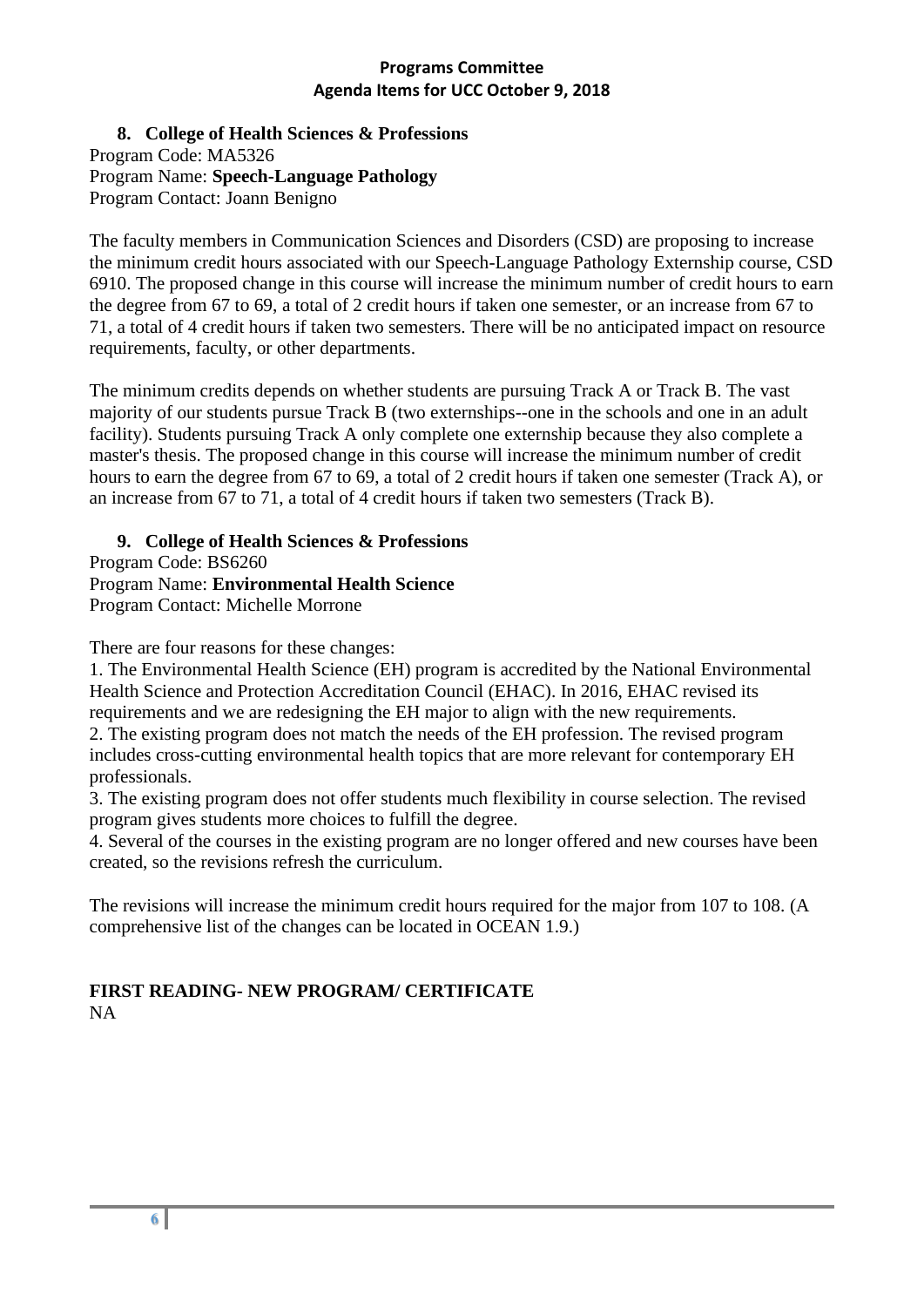#### **EXPEDITED REVIEW**

**1. College of Fine Arts** Program Code: BF5161 Program Name: **Acting** Progrma Contact: Brian Evans

The Division of Theater wishes to change the name of the BFA in Acting to BFA in "Theater Performance." This name better represents the changes to the program that have recently been approved.

Additionally, given that BF5161 has transcript name = Acting, we need to create a new major code to reflect the new name = Performance. So we are requesting the following: BFxxxx = Theater Performance—Acting BFxxxy = Theater Performance—Musical Theater

## **2. College of Health Sciences & Professions**

Program Code: AU5317 Program Name: **Audiology** Program Contact: Joann Benigno

The faculty members in Communication Sciences and Disorders (CSD) are proposing changes to the Doctor of Audiology (Au.D.) program that include course changes and changes in program requirements. These changes will not affect the current total hours for the program, which is 109. These proposed changes in credit hours will not require any new resources. Students will not be disadvantaged by the changes in core class hours, as the changes are designed to benefit their learning and professional growth. These changes should go into effect in fall, 2019-20.

CSD 6749 (new course; 3 credits) will replace CSD 6750 (4 credits) CSD 7950 Integrated Clinical Education: Reduce number of credit hours from 2 to 1 CSD 7352 (new course; 3 credits) will replace Professional Education in Audiology II: Increase number of credits from 1 to 2.

#### **3. College of Health Sciences & Professions**

Program Code: MS6600

#### Program Name: **Social Work**

Program Contact: Terry Cluse-Tolar

The MSW Program is a professional program and as such, our graduates seek licensure to practice social work after graduation. Currently, our program does not have sufficient content on diagnostic assessments to meet the requirements of licensure in many states. The proposed change will enable our program to offer this required content. We are proposing replacing one required class (SW6102) with a new class (SW6810) that provides content on diagnostic assessments. This change will have no impact on total program hours, resource requirements, or faculty needs.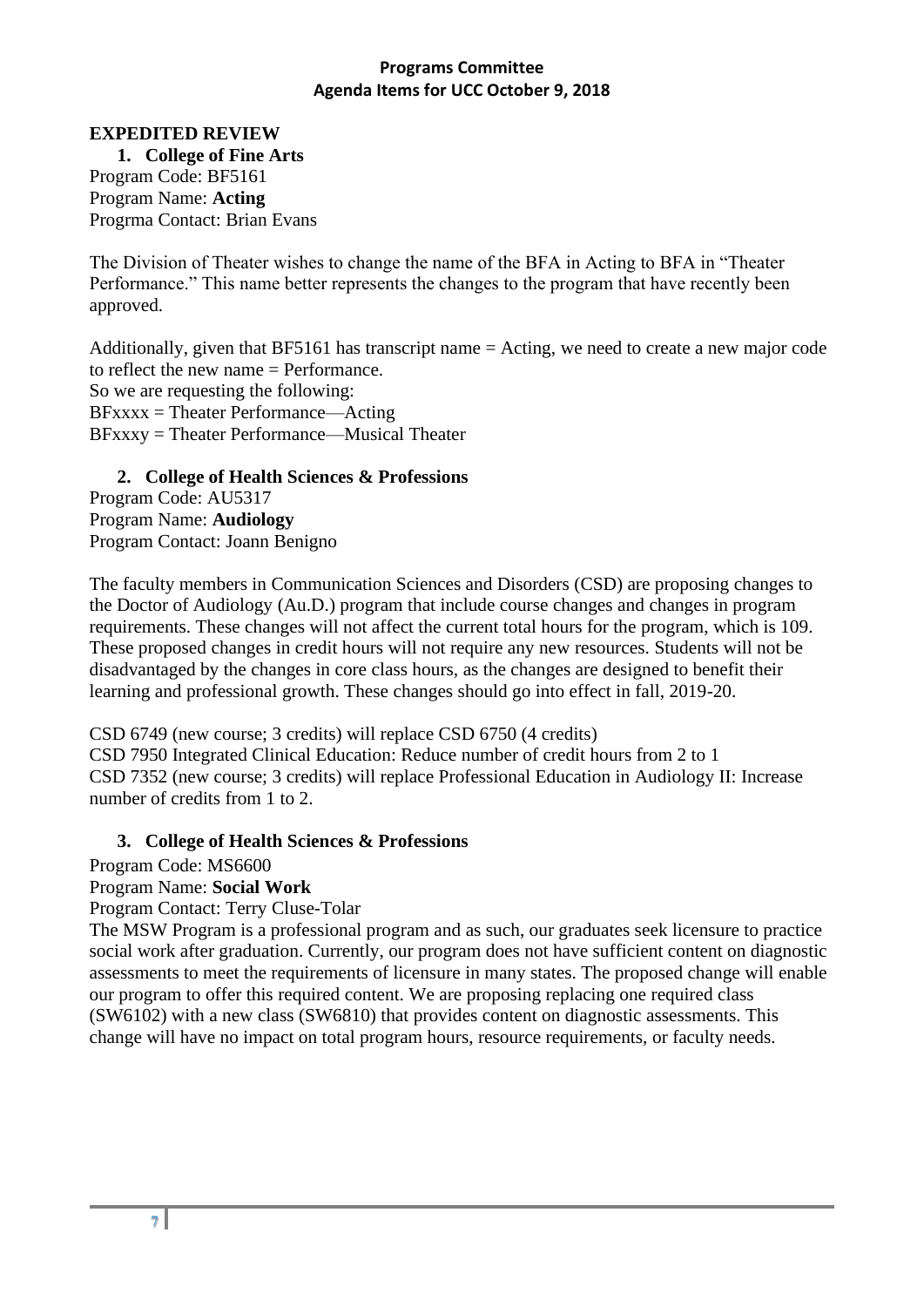**4. College of Health Sciences & Professions**

Program Code: MS6604 Program Name: **Social Work** Program Contact: Terry Cluse-Tolar

*\* MS 6604 is the Advanced Standing Master of Science in Social Work program. It is a graduate social work program for students who have an undergraduate degree in social work. This is different from MS 6600, which is the foundational program for students who have varied background and undergraduate degrees.*

The MSW Program is a professional program and as such, our graduates seek licensure to practice social work after graduation. Currently, our program does not have sufficient content on diagnostic assessments to meet the requirements of licensure in many states. The proposed change will enable our program to offer this required content. We are proposing replacing one required class (SW6102) with a new class (SW6810) that provides content on diagnostic assessments. This change will have no impact on total program hours, resource requirements, or faculty needs.

## **NOTIFICATIONS**

## **1. College of Health Sciences & Professions**

The College of Health Sciences & Professions has requested that their Social Work programs move from being a part of the Department of Social and Public Health to becoming its own Department of Social Work. Since moving to HSP from the College of Arts & Sciences, the social work program has grown dramatically. Enrollment has grown from 78 students in 2011 to over 220 students today. With the move of the Master of Social Work to the online environment, we are projecting that enrollment will more than double over the next three years. The size of the faculty has also grown, as well, to ten current faculty with several more to be hired in response to the projected enrollment growth.

This change is supported by the Department of Social and Public Health and all affected faculty offer unanimous support for the relocation and have articulated clear benefits to such a move. They have responsibly developed a proposal that will assure no disruption to students. All involved faculty would continue to participate in the governance structure of the College of Health Sciences and Professions and would retain connection to all College policies and resources.

## **2. College of Fine Arts**

The School of Music has a degree, MM in Collaborative Piano (MM5197) that we recently discovered was removed from the graduate catalog. In discussing the situation with graduate college, we discovered that the degree appeared in the 2013-2015 catalog, but not in the subsequent catalog.

This fully approved degree program was inadvertently removed from the catalog. We have a current graduate student who would like to enroll in the program, and we are requesting that it be put back into the current catalog.